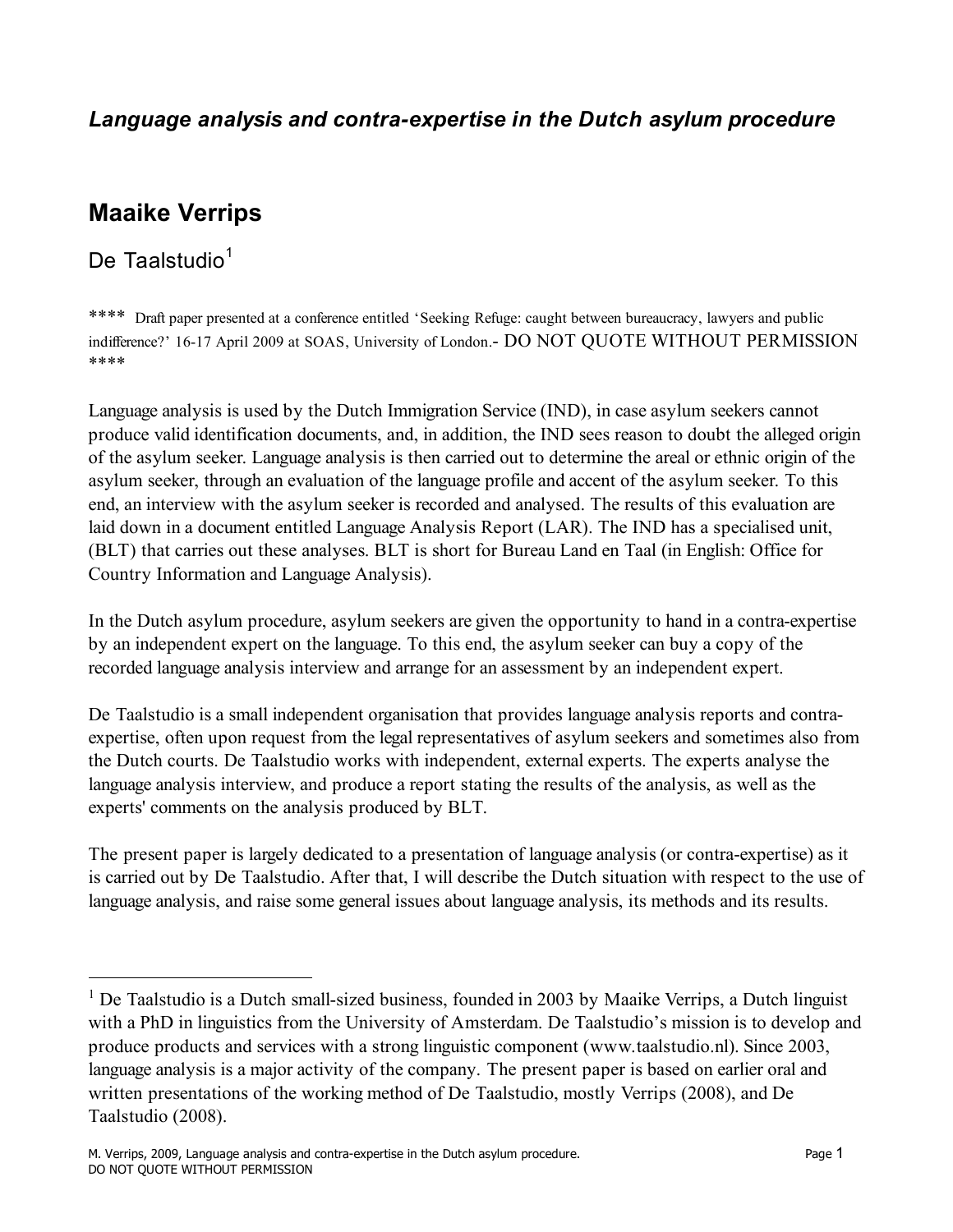#### **1. The language experts**

De Taalstudio recruits experts from all over the world. They work for De Taalstudio as freelance consultants, on the basis of assignments. De Taalstudio works with a clear expert's profile. It is based on the "Guidelines for the Use of Language Analysis" (LNOG, 2004), as well as on common elements in standards for experts, as laid out in various professional codes of conduct.

Guideline #3 of the aforementioned Guidelines, which describes the requirements for experts, reads as follows

#### 3) LANGUAGE ANALYSIS MUST BE DONE BY QUALIFIED LINGUISTS

Judgements about the relationship between language and regional identity should be made only by qualified linguists with recognized and up-to-date expertise, both in linguistics and in the language in question, including how this language differs from neighbouring language varieties. This expertise can be evidenced by holding of higher degrees in linguistics, peer reviewed publications, and membership of professional associations. Expertise is also evident from reports, which should use professional linguistic analysis, such as IPA (International Phonetic Association) transcription and other standard technical tools and terms, and which should provide broad coverage of background issues, citation of relevant academic publications, and appropriate caution with respect to conclusions reached.

In addition to these criteria, experts working for De Taalstudio are required to form a neutral, objective judgement, and to be trustworthy and discrete.

To date, De Taalstudio has contracted around 70 experts for about 40 regions. Some experts cover a variety of regions or languages, some have a highly specialised area of expertise. New experts are constantly sought, both to expand the number of languages and regions, and to enhance the possibilities for comparison and cross-checking between experts.

In general, the name of the experts is mentioned on the first page of the report, and a short description of the expert's professional background is included in the report. If the expert requests that he or she remains anonymous to the client, the name and affiliation of the expert are omitted, but a description of the expertise remains. This procedure is in accordance with the Guidelines, which state that 'linguists should provide specific evidence of professional training and expertise with the right to require that this information remain confidential.'

### **2. Method**

The analysis of the applicant's language is, according to De Taalstudio's current procedures, based on an interview with the asylum seeker. Dutch case law limits the applicant's right to contra-expertise to a second analysis of the official language analysis recording. In other words, evidence from a different interview, for example by the contra-expert, is not accepted by the IND. The official recording consists of a special language analysis interview with the asylum seeker, carried out by an Immigration Officer, with the help of an interpreter. The total duration of the interview, on average, is 45 minutes. Since time is shared between the asylum seeker, the interpreter and the officer, the interviews mostly contain about 15 minutes speech by the asylum seeker. The interviews follow a protocol, and address various topics related to the asylum seeker's claimed area of origin, such as geography, religion, clothing habits,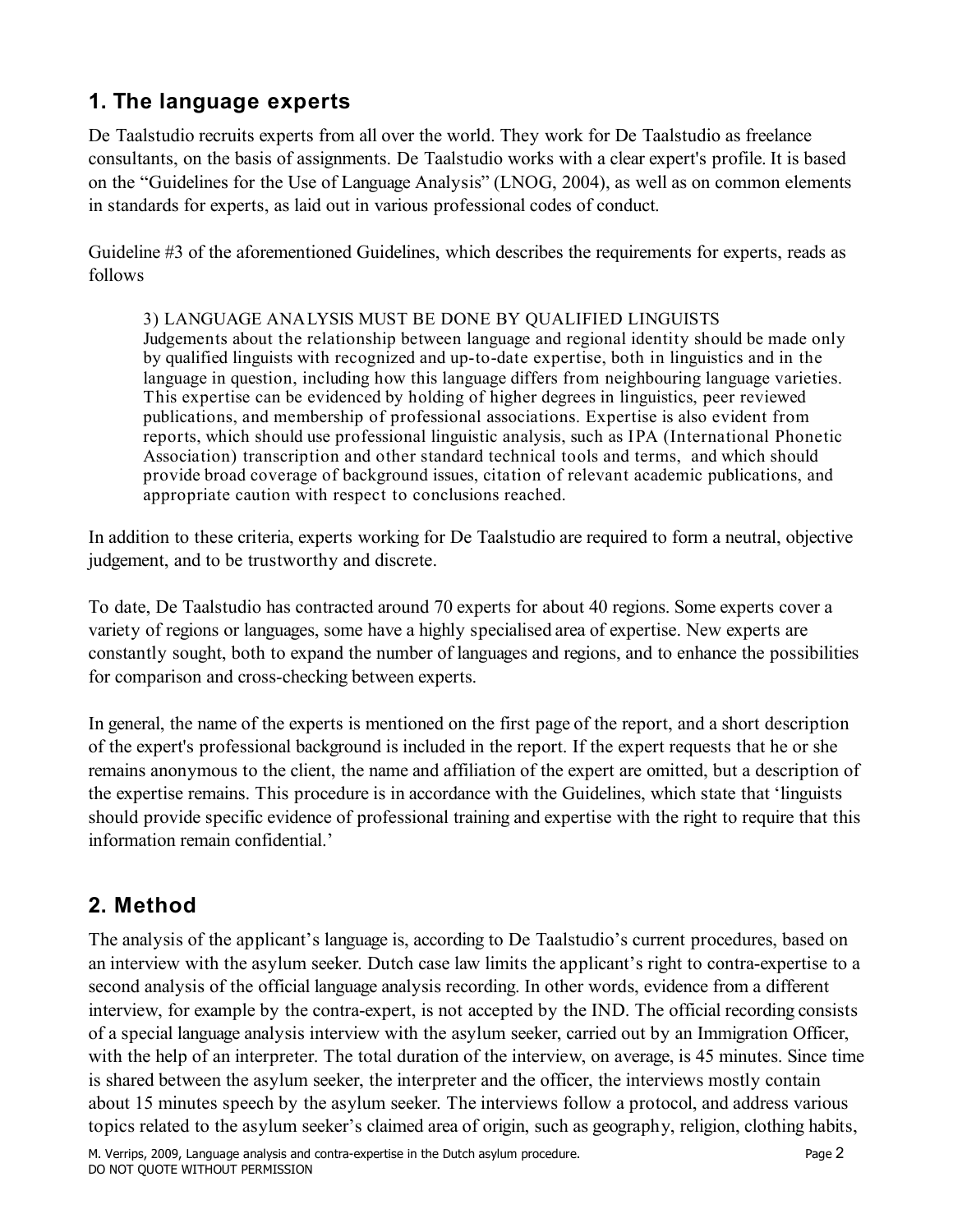food, etc.

The (contra-)expert receives the recorded interview as well as the Language Analysis Report produced by the IND. The (contra-)expert writes a report about the subject's language on the basis of the recording, while he/ she can listen to the recording as often as necessary. The (contra-)expert also comments on the conclusions and arguments in the original Language Analysis Report. In some cases, the recording contains too little material for analysis. This may have a number of reasons, for example the applicant was not cooperative during the interview, or there was a serious communication problem with the interpreter. In some cases, the data elicitation is hampered by the fact that the asylum seeker is told to speak in a language that the interpreter does not speak and reverts to the language the interpreter does understand (De Graaf and van den Hazelkamp, 2006; Verrips, 2006). In such cases a supplementary recording of around 15 minutes may be produced by the applicant. This recording will then be analysed in addition to the official recording.

## **3. Reports**

The reports written by the experts conform to a standard developed and maintained by De Taalstudio. This standard is based on independent standards for expert reports in the legal system<sup>2</sup>, including the aforementioned Guidelines for the Use of Language Analysis (LNOG, 2004). The standard defines criteria concerning the linguistic content of the analysis, the consideration of relevant background issues, the use of linguistic terminology and notation, the depth of argumentation, and the objective presentation of the findings. The standard format and the criteria help readers of these reports to evaluate the evidence provided. They also help the expert and the Taalstudio staff to compare the results in different reports and to maintain a high level of quality for each report.

Contra-expertise reports produced by De Taalstudio contain the following sections:

- **1. Qualification and expertise of the expert;**
- **2. Language profile according to the applicant;**

#### **3. Description of the language use of the applicant**

- *3.1 Sociolinguistic situation in the region*
- *3.2 Phonology*
- *3.3 Lexical properties*
- *3.4 Morphology*
- *3.5 Syntax*

*3.6 Proficiency in language(s)/ dialect(s) used*

#### **4. Cultural and geographical knowledge of the applicant**

#### **5. Data**

- *5.1 Languages*
- *5.2 Data elicitation*
- **6. Conclusion**

#### **7. The previous Language Analysis Report(s)**

- *7.1 Specifics of the Language Analysis Report(s)*
- *7.2 Evaluation of the Language Analysis Report(s)*

DO NOT QUOTE WITHOUT PERMISSION

M. Verrips, 2009, Language analysis and contra-expertise in the Dutch asylum procedure.  $\frac{1}{2}$ <sup>2</sup> For an example of such a standard, see the Code of Conduct of ENFSI, on  $\frac{http://www.enfsi.eu/page.php?uid=43.}$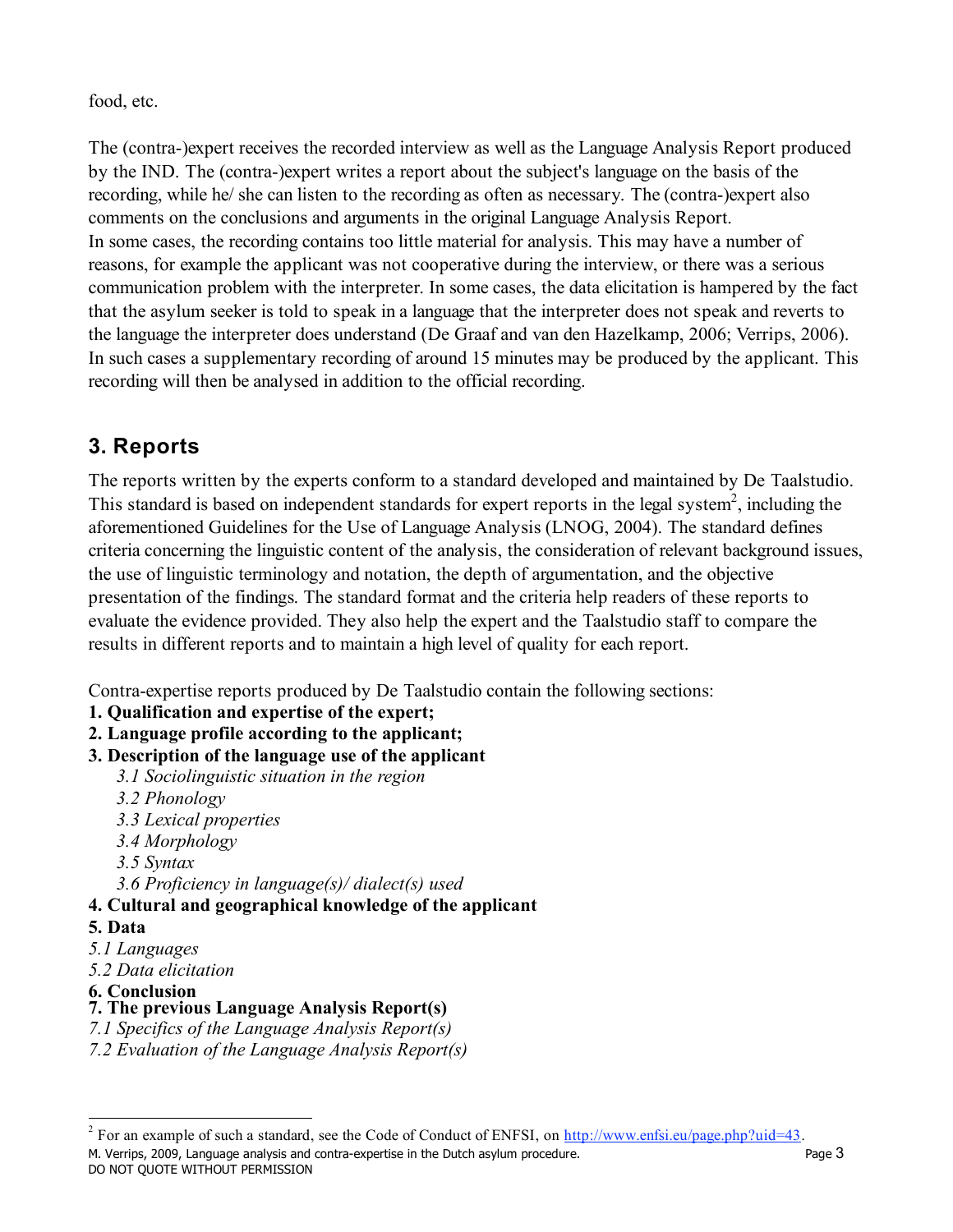Notably, the contra-expert's analysis of the recording is reported separately from his/her assessment of the Language Analysis Report produced by the IND. This helps the contra-experts to formulate their own evaluation of the applicant´s language, rather than focus on a reaction to the previous Language Analysis Report. Also, it makes the contra-expertise clearer for the reader.

The first page of the report contains the case number, the name and professional affiliation of the expert, the origin as stated by the applicant, the origin according to the expert, and the degree of certainty that the expert attaches to his opinion. Since the relation between the way a person speaks and his origin is complex, it is often not possible to reach unambiguous conclusions by means of language analysis.

Experts working for De Taalstudio are not required to choose between a predetermined set of possible conclusions. They can phrase their conclusions in any way they like, as long as the conclusion is clear, and supported by the arguments presented in the report. The experts are thus free to express their degree of certainty in words. In accordance with the Guidelines (specifically #4) , De Taalstudio does not allow experts to express their certainty in quantitative terms, such as " I am 70 % percent certain that X originates from Y."

## **4. De Taalstudio staff**

De Taalstudio staff consists of a small team of linguists (educated to the level of MA), one parttime legal advisor, administrative personnel and one managing director. Each linguist is responsible for certain linguistic and/ or geographical regions. It is the task of the linguists to select and train experts, to make them aware of the task at hand, and to provide the necessary information to them for the analysis of the cases they work on. In addition, the staff member proofreads the reports, and supports the linguists in reporting their findings in a way that fits the purpose of an expert opinion in the asylum procedure. The staff member thus ensures that the quality standards of De Taalstudio are met in each report. In addition, staff members are responsible for the decision whether an individual case can be accepted for language analysis (see below) and for assigning each case to the expert with the right profile. The legal advisor monitors developments in case law that relate to language analysis.

### **5. Advisory Board**

A board of independent advisors assists De Taalstudio. It consists of three linguists, and two immigration lawyers. The Board meets on a regular basis. Individual Board members also advise De Taalstudio in between board meetings on specific issues.

### **6. Procedure for contra-expertise**

As is evident from the Guidelines, for a careful and to the point assessment, it is crucial that relevant background information about the applicant is provided to the expert. For example, if an asylum seeker claims that he is from Sudan, and a language analysis is requested to assess the veracity of his claimed origin, this can only be done on the basis of more detailed information about his origin and history. In what part of Sudan was this person raised? Does he have a university education or did he live as a farmer in a rural area? Did he live in a refugee camp for an extended period? What ethnic group(s) did his parents belong to? Such background information is important for matching the right experts to the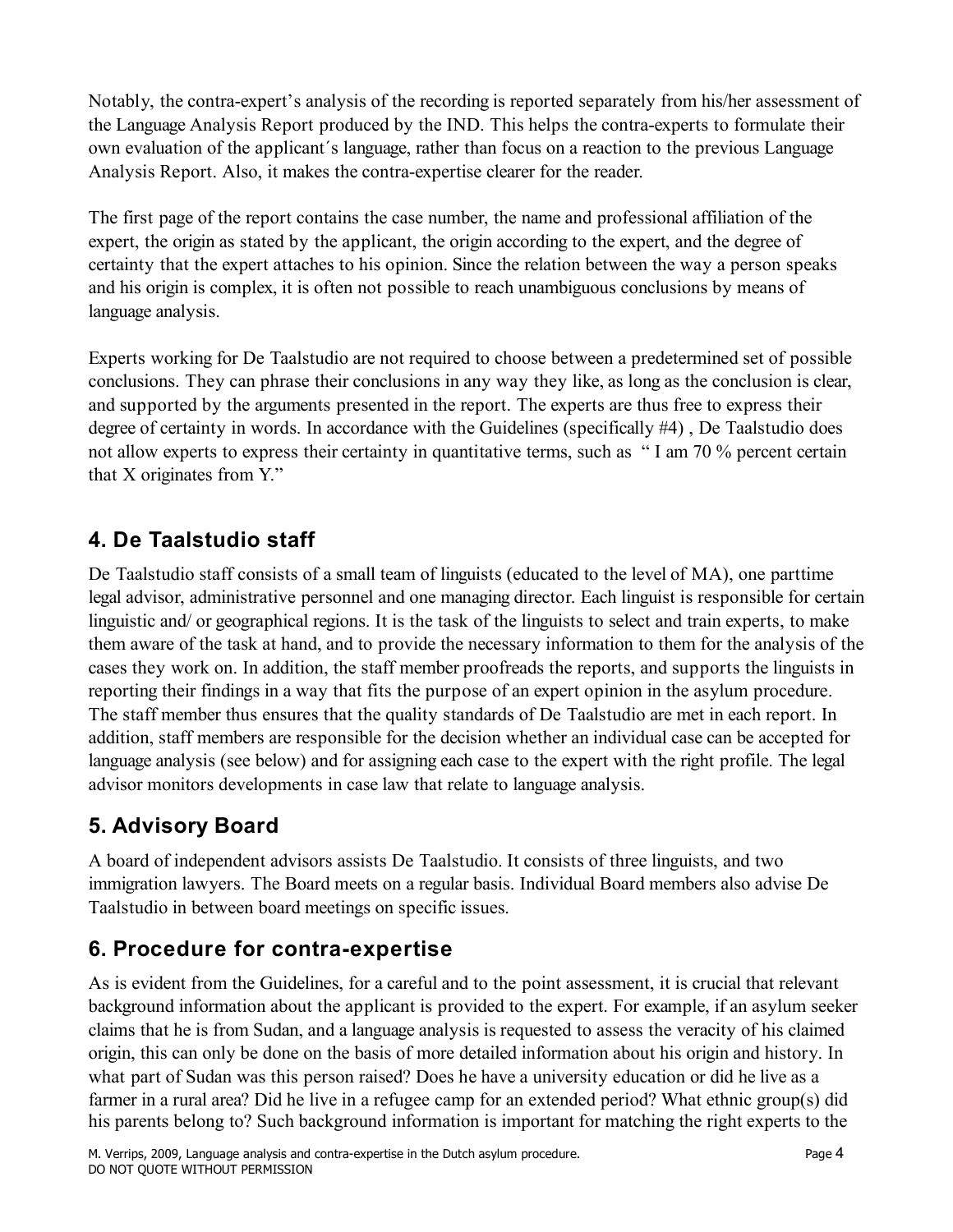right cases, and also for the expert´s evaluation of whether the language profile matches the claimed origin of the applicant. It is one of the tasks of the staff members at De Taalstudio to provide the experts with the relevant background information. De Taalstudio follows certain procedures to guarantee that all the necessary information is available to the expert and that the case is presented to the expert with the right profile to assess the case. The procedure is as follows.

A typical case for contra-expertise goes through two phases. In the first phase the client (usually the applicant's legal representative) sends a Language Analysis Report produced by the IND to De Taalstudio, as well as background information about the asylum seeker and an outline of the question about origin that needs to be answered. At the end of the first phase, the client receives a *General Assessment* of the case, consisting of two parts: a *Proposal* for the contra-expertise and a *Case Analysis*, which is an assessment of the previous Language Analysis Report in terms of the *Guidelines*.

The *Proposal* describes whether language analysis may or may not contribute to answering the question that was asked by the client. It states whether De Taalstudio can accept the case for language analysis, and also which language or languages will be involved in the analysis. If there is a possibility for analysis by a Taalstudio expert, the *Proposal* also states the profile of the expert.

In order to obtain the relevant background information about the speaker De Taalstudio has developed a questionnaire that can be downloaded from the company's website. The questionnaire contains questions about the course of life of the applicant: What is his background? What languages does he speak? Does he still speak these languages on a daily basis? The questionnaire also has questions about the applicant's education and profession, and about other factors known to influence people's language profile.

On the basis of the background information, as well as consultation of experts and public sources, De Taalstudio also provides the client with a *Case Analysis* at the end of the first phase. The C*ase Analysis* presents the preliminary findings, such as: What is the overall quality of the Language Analysis Report produced by the IND? Has the first analyst given due consideration to the relevant factors and background information? Does the person speak a language that is spoken widely in the claimed region of origin?

The *Proposal* and the *Case Analysis* are sent to the client. The client then decides whether he/she wants to accept the proposal, in which case the second phase of the contra-expertise is ordered. In the second phase, the case is assigned to a linguistic expert, who receives the relevant information about the applicant that was collected through the questionnaire. The expert produces a report as described above. It may happen that there is more than one possibility for the second phase, for example a choice between two different languages. In those cases, the client decides which option is preferred for the second phase. The *Proposal* may also state that a language analysis is not possible, or that, according to the standards of De Taalstudio, it is not a valid way to investigate the issue at hand<sup>3</sup>. In those cases, the contra-expertise usually ends after phase one.

M. Verrips, 2009, Language analysis and contra-expertise in the Dutch asylum procedure. Page 5 DO NOT QUOTE WITHOUT PERMISSION

 $3$  An example of such a case would be when the ayslum seeker's representative asks for a language analysis to show whether the applicant has a certain ethnic origin, whereas there are no linguistic features particular to the language or dialect spoken by that ethnic group.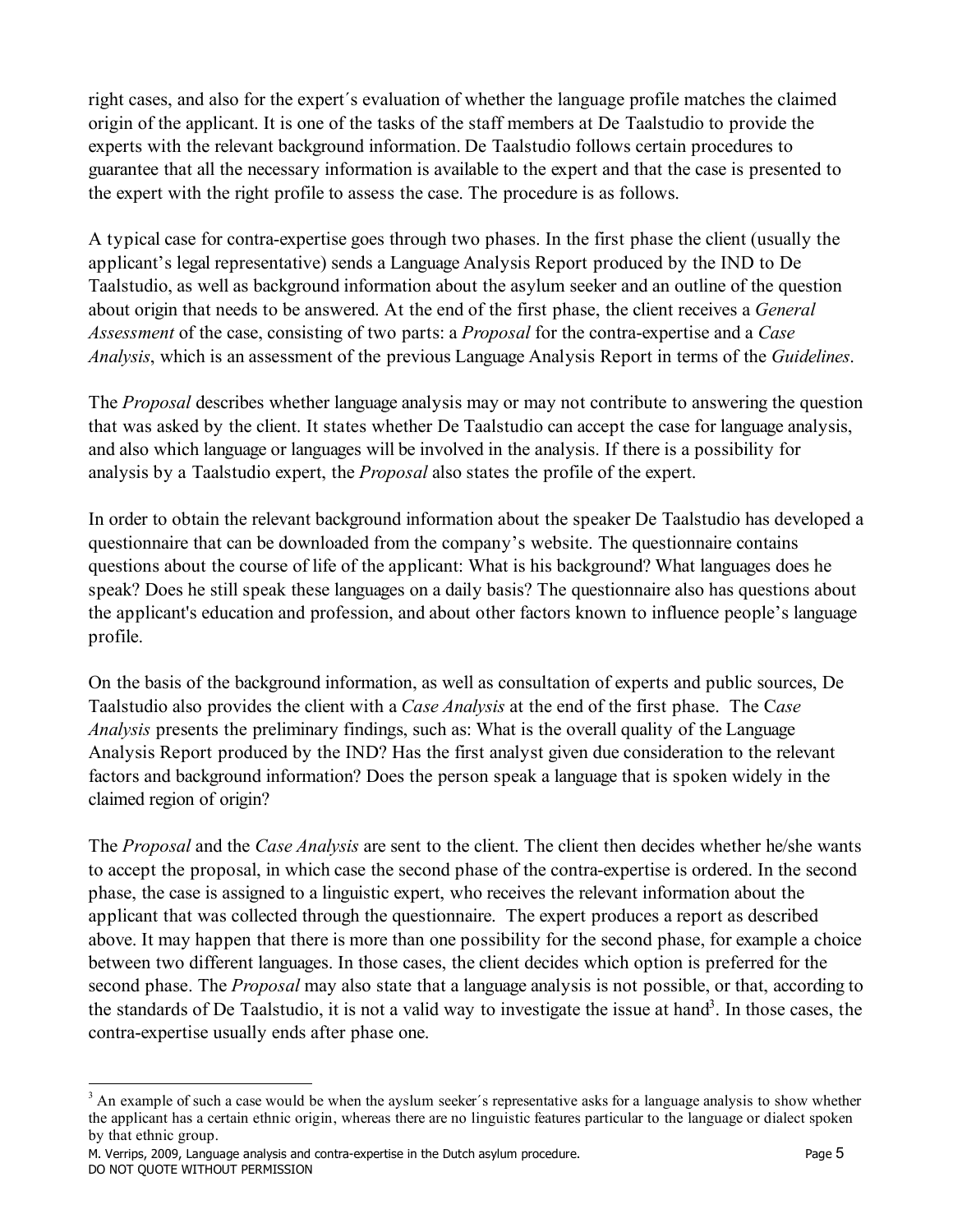## **7. Legal aspects**

Language analysis is regarded by the Dutch Immigration Service (IND) as a reliable and scientifically valid tool to assess the credibility of an asylum seeker's claimed origin (Pinxter, 2008). Dutch case law supports this point of view, and also it has been established by the Council of State (the highest administrative court) that the IND may rely on the results laid down in Language Analysis Reports produced by the IND. Nevertheless, the immigration litigation is such that asylum seekers are given an opportunity to react to the Language Analysis Report by means of a contra-expertise from an independent expert. In principle, the IND is free to ignore evidence in a contra-expert's report. If the IND wishes to do this, it should provide arguments for ignoring the evidence. For example, if it can be shown that a contra-expert does not possess the expertise to assess the case, or if the contra-expertise does not provide 'concrete evidence to doubt the results of the Language Analysis Report' , the conclusions of the contra-expertise may be put aside.

There are no official figures available on the number of cases in which language analysis plays a role in the decision, nor on how many contra-expertise reports are submitted to the IND, nor on what percentage of decisions is reversed on the basis of the results of a contra-expertise.

The Council of State confirmed that BLT is an expert organization in 2003, thus upholding the use of these analyses in the Dutch asylum procedures. Legal representatives of the IND have complained in appeal courts that the expertise, integrity and objectivity of contra-experts who work through De Taalstudio should be questioned, but these complaints have never been upheld by the court. Instead, in 2007, the Council of State confirmed that De Taalstudio is an expert organisation and that there is no reason to doubt the independence of the judgement by experts of de Taalstudio.

#### **8. International perspective**

Language analysis is an integrated part of the Dutch asylum procedure. It also has a place in other legal procedures in the Netherlands, and in asylum procedures elsewhere in Europe. As stated, the procedure for language analysis and contra-expertise employed by De Taalstudio is based on the Guidelines for Language Analysis. The procedure of De Taalstudio is very similar to the procedure employed by Lingua, the specialised unit for analyses of origin in the Swiss Migration Board (Lingua, 2008; Meyer, 2006), including the fact that reports are produced by qualified linguists, who are academically trained to analyse the language at hand, and who may remain anonymous as long as they can provide evidence of their qualifications.

The same holds in the German asylum procedure. The German Bundesamt fùr Migration und Flüchtlinge (BAMF) orders reports from professional linguists. In that respect the procedure at BAMF is also consistent with the Guidelines. Beyond that, very little information is publicly available about the standards that BAMF sets for the selection of experts or for the language analysis reports (Bundesamt für Migration und Flüchtlinge, 2008).

Ever since the beginnings of the development of Language Analysis, there has been an alternative working method around. This method is still in use by other practitioners (a.o., the Dutch BLT). Since this is not the procedure employed by de Taalstudio, I will not dwell on this for too long here. In this other procedure the analysis is carried out by a (native) speaker, called a language analyst, rather than by a professional linguist.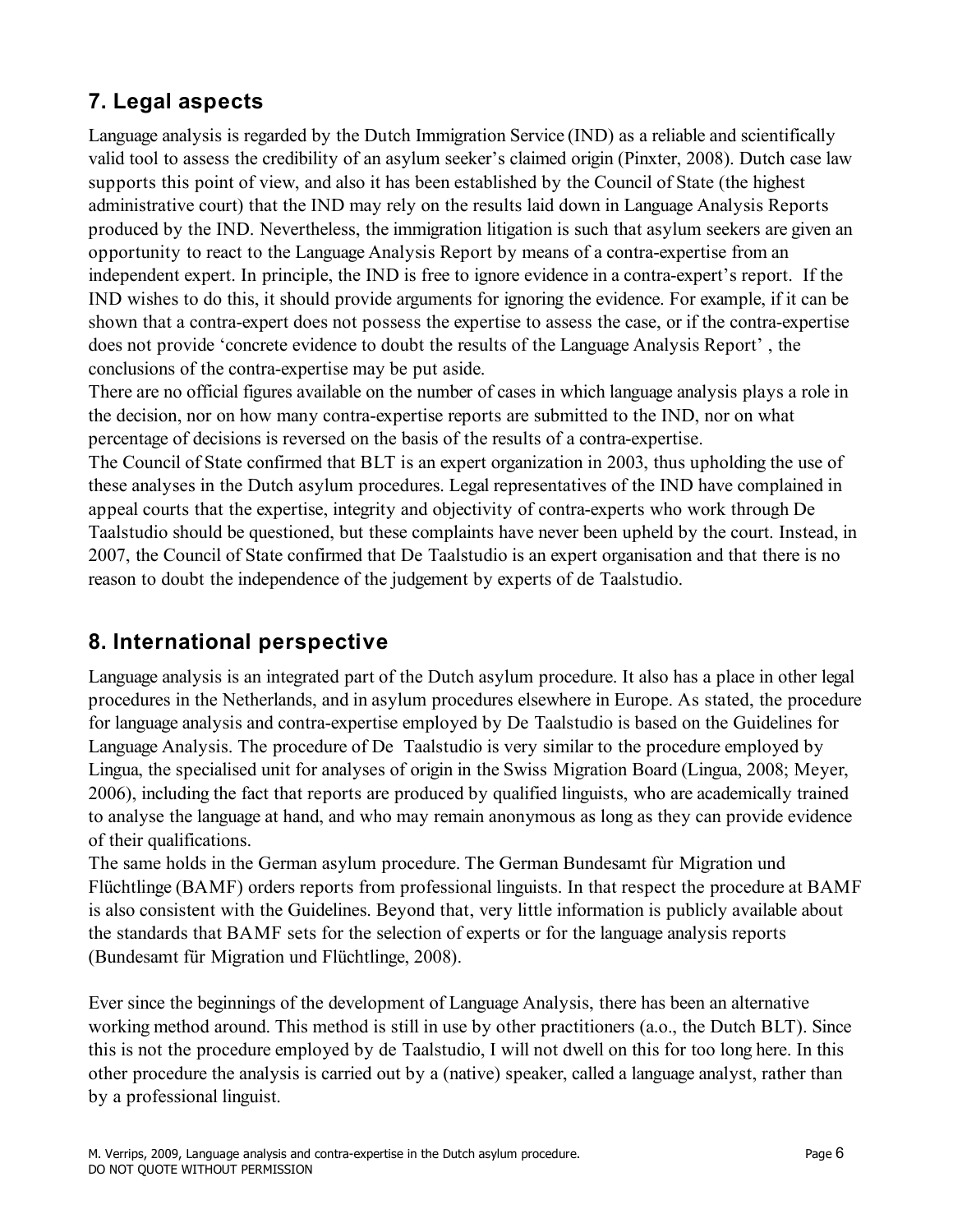Two companies in Sweden and one government unit (the Dutch BLT) work in this way. The language analyst is usually - but not necessarily - a *native* speaker of the language analysed. This should not be taken to mean that he is a speaker of the local dialects of the applicant. One analyst may cover dialects from all over southern Somalia, another may deal with Swahili from Congo, Burundi, Somalia and Tanzania. The analysts are supervised and their reports are signed by a linguist, who is a staff member of the agency. The academic backgrounds of the supervising linguists vary, ranging from a BA in phonetics to a PhD in Language and Literature. The majority of the supervising linguists don't have an academic degree in the language concerned (BLT, 2007; IND, 2008; Sprakab, 2008; Verified, 2008). The results produced by the agencies working in this approach have been criticised heavily in the forensic linguistic literature (Eades et al, 2003, Eades and Arends, 2004). The critique also led to the development and publication of the Guidelines in 2004.

More recently, some academic debate has started between the two approaches, in particular about the role of native speakers and linguists in the analysis (Cambier-Langeveld and Samson, 2007; Fraser, to appear; Patrick, 2008).

### **9. The Dutch situation: comparing results**

The situation in the Netherlands is rather unique in a number of ways, and certainly worth studying. Firstly, the fact that De Taalstudio is located in the Netherlands has had a major effect on the extent to which asylum seekers in the Netherlands actually make use of their right to obtain a contra-expertise. There is thus a large number of cases available for which two independent analyses are available about the same data. This is in itself an interesting database for research. A comparison of the results in Dutch cases is also interesting for those who are interested in comparing the results from the two working methods described above.

On the basis of five years of contra-expertise, two things have become quite clear: In some cases the conclusions of both reports are similar, but there are also frequent, systematic and noticeable differences. The percentage of agreement between experts varies from one region to another. A systematic study of the agreements and disagreements has not been carried out to date.

There are generally striking differences in the way findings and arguments are presented, and in the amount of detail provided. Systematic differences relate also to the formulation of conclusions. In many cases where the language analyst concludes that ´the applicant *definitely* cannot be traced to X´, the linguistic expert (for readability, I will refer to the latter simply as linguists) appear more likely to come to a less definitive conclusion<sup>4</sup>.

I end this presentation with two examples of how language analysts and linguists can come to a considerably different conclusion on the same case. It is worth noting that in many of such cases, both the linguist and the language analyst are native speakers of the language concerned. Both examples illustrate that the lack of independently agreed criteria for interpreting the linguistic data is a major concern.

M. Verrips, 2009, Language analysis and contra-expertise in the Dutch asylum procedure. DO NOT QUOTE WITHOUT PERMISSION  $<sup>4</sup>$  Note that, due to the fact that De Taalstudio is usually in the role of contra-expert, this is a typical case in our caseload.</sup>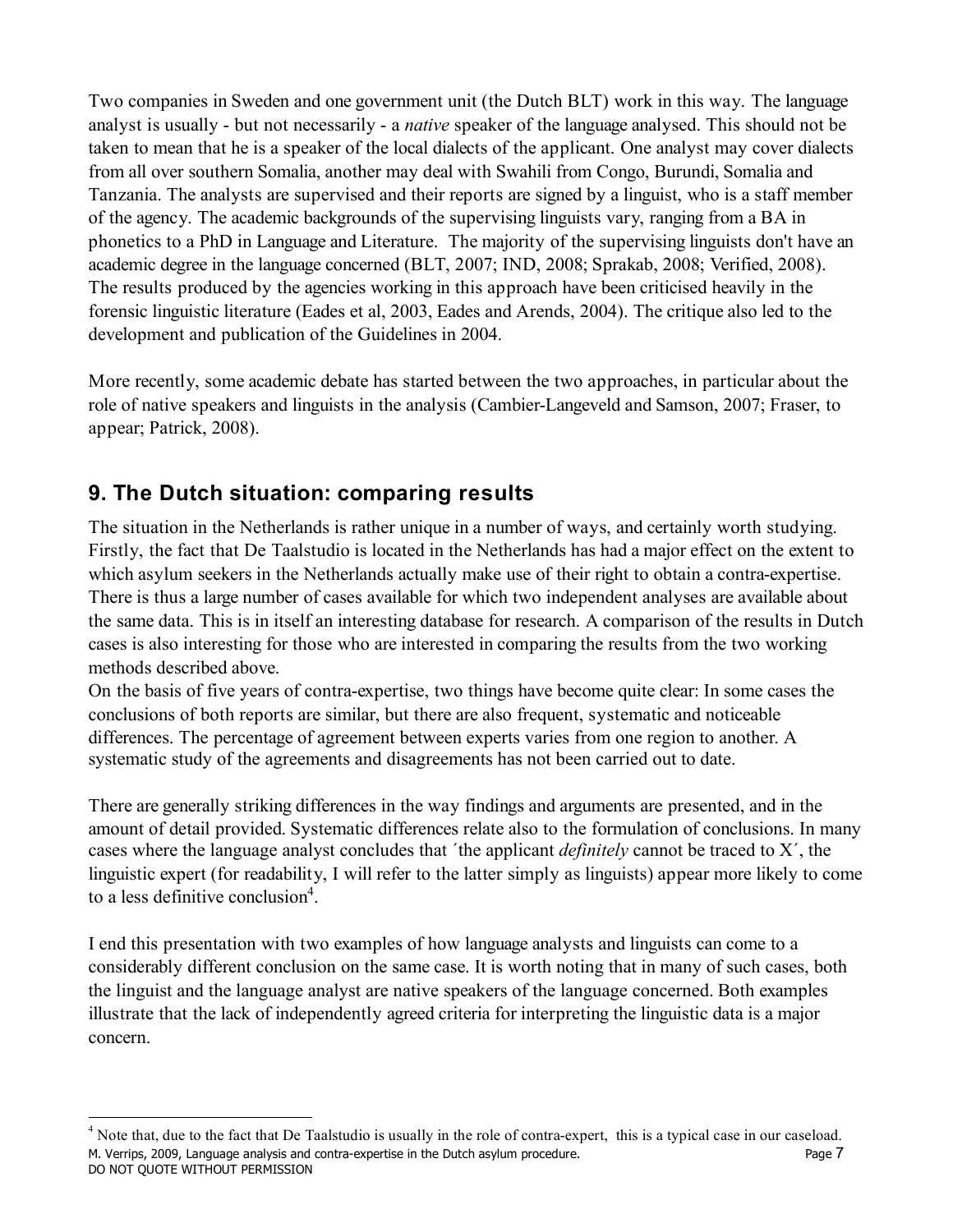#### *What language profile is expected?*

There can be significant disagreement about the standard of comparison, i.e. about the linguistic profile that the applicant is supposed to conform to (De Rooij, 2007; Ngom, 2008). Claimants from Burundi with Swahili as their dominant language are a case in point. Language analysts and linguists appear to have different ideas about the linguistic characteristics of Burundi Swahili and the variation within Burundi Swahili. Systematic, scientific descriptions of varieties of Swahili in Burundi are not available. There is some agreement between language analysts and linguists that some non-standard phenomena in the phonological, morphological and syntactic domain are typical of Burundian Swahili. Still, in many cases the language analyst and the linguist come to opposite conclusions on the basis of the same recording. The language analyst may place the applicant's Swahili in Tanzania, whereas the linguist finds that the Burundian features prevail.

The use of language analysis for these Burundian applicants is not helped by the fact that language analysts and linguists also turn out to have different opinions about the likelihood that a person from Burundi speaks a little Kirundi or no Kirundi at all. For example, the language analyst finds the applicant´s knowledge of Kirundi insufficient, whereas the linguist finds it sufficient.

#### *Dialect mixing*

Another issue that gives rise to differences between language analysts and linguists, is the evaluation of dialect mixing phenomena. A hypothetical Somali speaker – who claims to be from unsafe southern Somalia - uses both northern and southern Somali features in his Somali speech<sup>5</sup>. The language analyst of BLT judges this as 'non-authentic' south Somali speech: an evaluation encountered commonly in Language Analysis Reports is 'the applicant mixes some southern Somali elements in his speech, which is underlyingly clearly North Somali'.

The linguist describes the same linguistic data as containing mixed dialect features, but he does not consider this unnatural. Rather, according to the linguist this is a normal pattern for a person from the region the applicant claims to be from, where large groups of Somalis from various parts of the country live together. The linguist sees no reason to conclude that the applicant is using a variety other than his own, indeed the variety he speaks appears to belong in the claimed region of origin.

### **10. Conclusion**

Language analysis is a fascinating field. It is considered a valuable tool for governments to assess the veracity of asylum seekers´ claims, and for asylum seekers to present evidence about their origin that is otherwise hard to provide. The idea that the way people speak reveals information about their background is appealing and in general there is no reason to doubt that. However, the task of establishing the origin of a specific person on the basis of the language he uses is very complex. As a result, the reliability of language analyses can be undermined by many factors, including the lack of comprehensive descriptions, multilingualism, language attitudes, language acquisition and language loss.

It is fair to say that language analysis is a new field and its possibilities and limitations are as yet largely unknown. Until now very little attention has been paid to critical reflection on the field, be it from inside or outside. Independent standards and criteria for an objective linguistic assessment of claims to

 <sup>5</sup>  $5$  For the sake of clarity, I grossly simplify the dialect situation in Somalia.

M. Verrips, 2009, Language analysis and contra-expertise in the Dutch asylum procedure. DO NOT QUOTE WITHOUT PERMISSION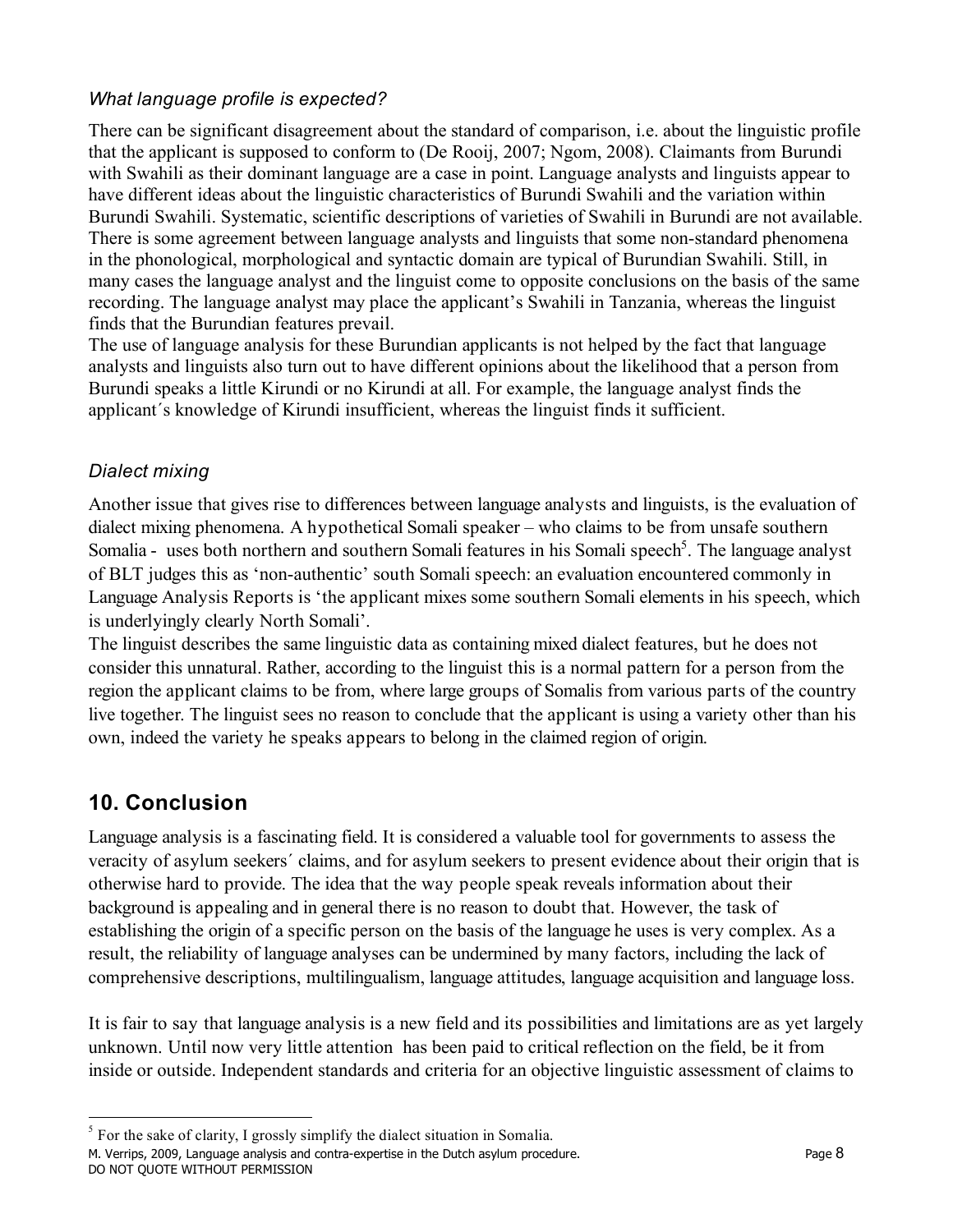origin are as yet not available. A lot of work remains to be done to validate methods and to define the standards.

Linguists producing language analysis reports and the people using them in deciding about asylum seeker´s applications should remain an acute awareness of the current limitations of the scientific basis for this work. It is the duty of experts working in this domain to contribute to the development of standards. It is also their duty to remind users of language analysis of the pitfalls and limitations. I hope that this paper contributes to that awareness as well as to the development of quality standards for language analysis.

## **References**

Bundesamt für Flüchtlinge und Migration, 2008. Sprach- und Textanalyse. (Bundesamt für Migration und Flüchtlinge – BAMF), *Workshop on Linguistic Analyses within the Asylum Procedure*, July 23-24, Lausanne, Switzerland.

Bureau Land en Taal (2007), *Vakbijlage Taalanalyse*, Immigration and Naturalisation Service, GCKAO, Ministry of Justice, the Netherlands.

Cambier-Langeveld, T. & A. Samson (2007), *Language analysis: how to include both linguistic expertise and native competence, and why,* Workshop on Language Analysis in the determination of national origin of refugees, Post conference workshop to Joint Summer Meeting of the SPCL & ACBLPE 2007, University of Amsterdam.

de Graaf, A., & van den Hazelkamp, C. (2006), Language analysis as a method to determine national origin in asylum cases. In: *Thema's en trends in de Sociolinguïstiek, Toegepaste Taalwetenschap in Artikelen (TTWiA)* 76, p. 101-110

de Rooij, V. A., (2007), *(Im)Possibilities of language analysis as a means of establishing the nationality of asylum seekers,* Workshop on Language Analysis in the determination of national origin of refugees, Post conference workshop to Joint Summer Meeting of the SPCL & ACBLPE 2007, University of Amsterdam.

Eades, D. et al. (2003), Linguistic Identification in the determination of nationality: a preliminary report, *Language Policy* 2(2): 179-99

Eades, D. and J. Arends (2004), Using language analysis in the determination of national origin of asylum seekers: an introduction. *The International Journal of Speech, Language and the Law,* Vol 11, 2, p. 179-199

Fraser, H. (to appear), The role of 'educated native speakers' in providing language analysis for the determination of the origin of asylum seekers, to appear in *The International Journal of Speech, Language and the Law.*

IND - Office for Country Information and Language Analysis (2008), Presentation of the Unit at